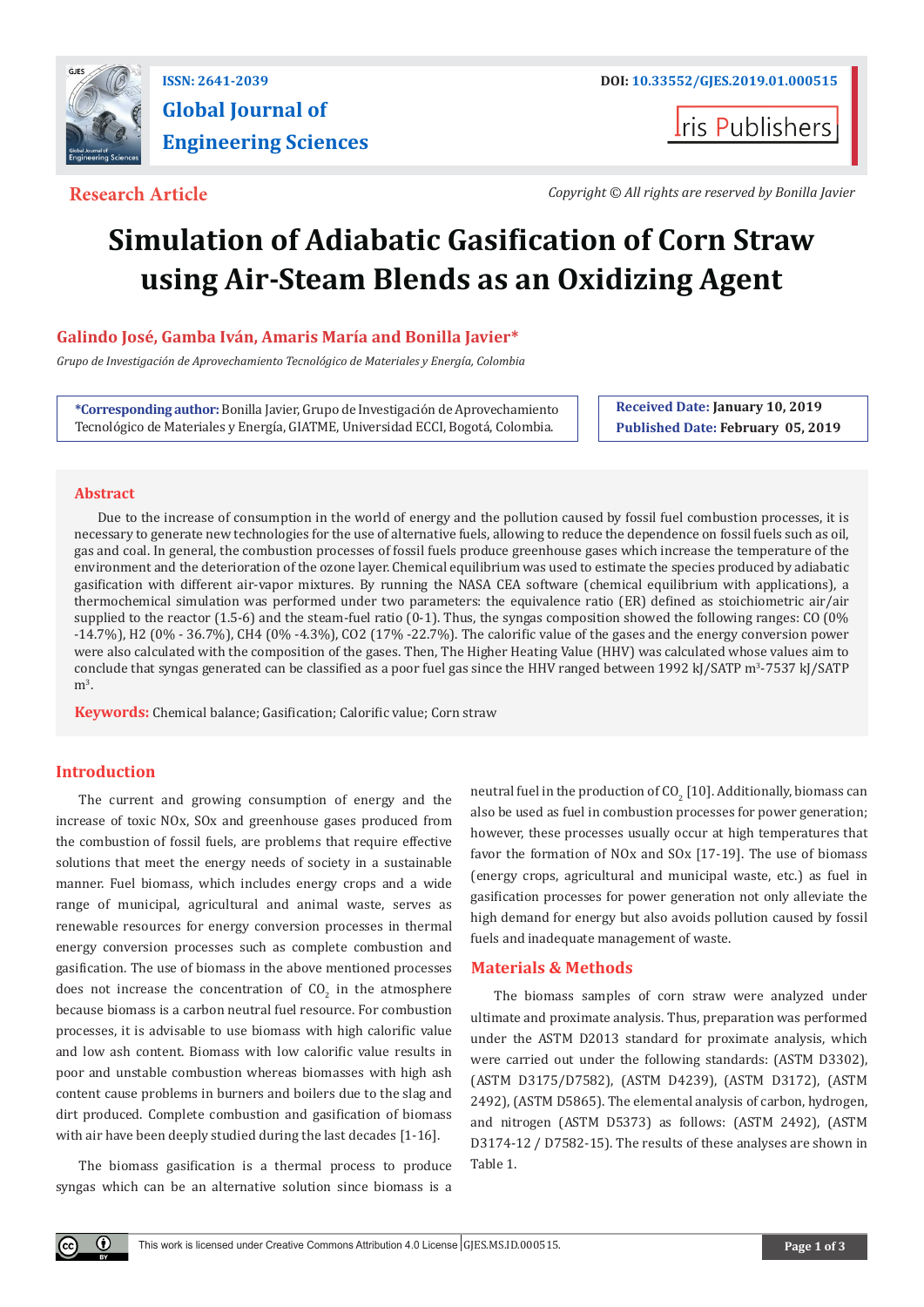| Table 1: Proximate and Ultimate analysis on a dry basis. |  |  |
|----------------------------------------------------------|--|--|
|----------------------------------------------------------|--|--|

| 74.5                                       |
|--------------------------------------------|
| 16.4                                       |
| 9.1                                        |
| 48                                         |
| 5                                          |
| 43.5                                       |
| 0.5                                        |
| $CH_{1.44} O_{0.78} N_{0.0103} S_{0.0027}$ |
|                                            |
| 16                                         |
| 14.7                                       |
|                                            |

 Then the software CEA (Chemical equilibrium and applications) provided by NASA was used to estimate the adiabatic composition of the species produced (about 150 species). This software makes use of chemical equilibrium libraries to calculate the molar fractions of the species generated by the process.

#### **Results & Discussion**

The empirical equation and the enthalpy of biomass formation can be determined using mass conservation and proximate and ultimate analysis. The results and the simulation parameters are presented in Table 1 and Table 2 respectively.

**Table 2:** Operating conditions for the model.

| <b>Parameters</b>               |            |  |  |  |  |
|---------------------------------|------------|--|--|--|--|
| Fuel                            | Corn Straw |  |  |  |  |
| Pressure (atm)                  |            |  |  |  |  |
| Air Temperature $(^{\circ}C)$   | 25         |  |  |  |  |
| Vapor Temperature $(^{\circ}C)$ | 100        |  |  |  |  |
| ER                              | $1,5-6$    |  |  |  |  |
| SF                              | $0 - 1$    |  |  |  |  |

The dry basis molar fraction vs. ER of the species produced and studied during the process is presented in Figure 1.



Figures 2 & 3 show the effect of ER and SF in the production of  $CO_2$  and CO respectively. The  $CO_2$  curves show a similar behavior for any SF value, but for ER values range (1-3),  $\text{CO}_2$  concentration tends to decrease and for ER between 3-6, the production of  $CO<sub>2</sub>$ 

increases. The CO curves keep a similar shape for any SF, but for ER values from 1.5 to 2.5 they have a higher slope than that of those curves for ER values ranging (2.5-6).











**Figure 4:** Effect of ER and SF on  $H_2$  production.

The inflection points in Figure 2 indicate that for any ER points the effect of temperature on  $\mathfrak{CO}_2$  production begins to be more important than the CO yield. The reaction C +  $\text{O}_2$   $\rightarrow$  CO<sub>2</sub> is favored at low temperatures while the reaction C +  $1/2$  O<sub>2</sub>  $\rightarrow$  CO is important at high temperatures [10]. Figure 4 shows the effect of ER and SF on the production of  $H_2$ . Increasing the ER for constant SF values, means more H atoms available for the C vapor reactions. As a result of this,  $H_2$  production is increased while CO production tends to decrease especially at high ER. By increasing the SF maintaining the ER constant, the production of  $CO_2$  and  $H_2$  increases but the production of CO decreases. This is due to the fact that by increasing SF the gasification process occurs in an environment rich in  $\rm H_2O$  that favors the reactions that produce mixtures rich in  $\text{H}_{\text{2}}$  and CO<sub>2</sub>. It can